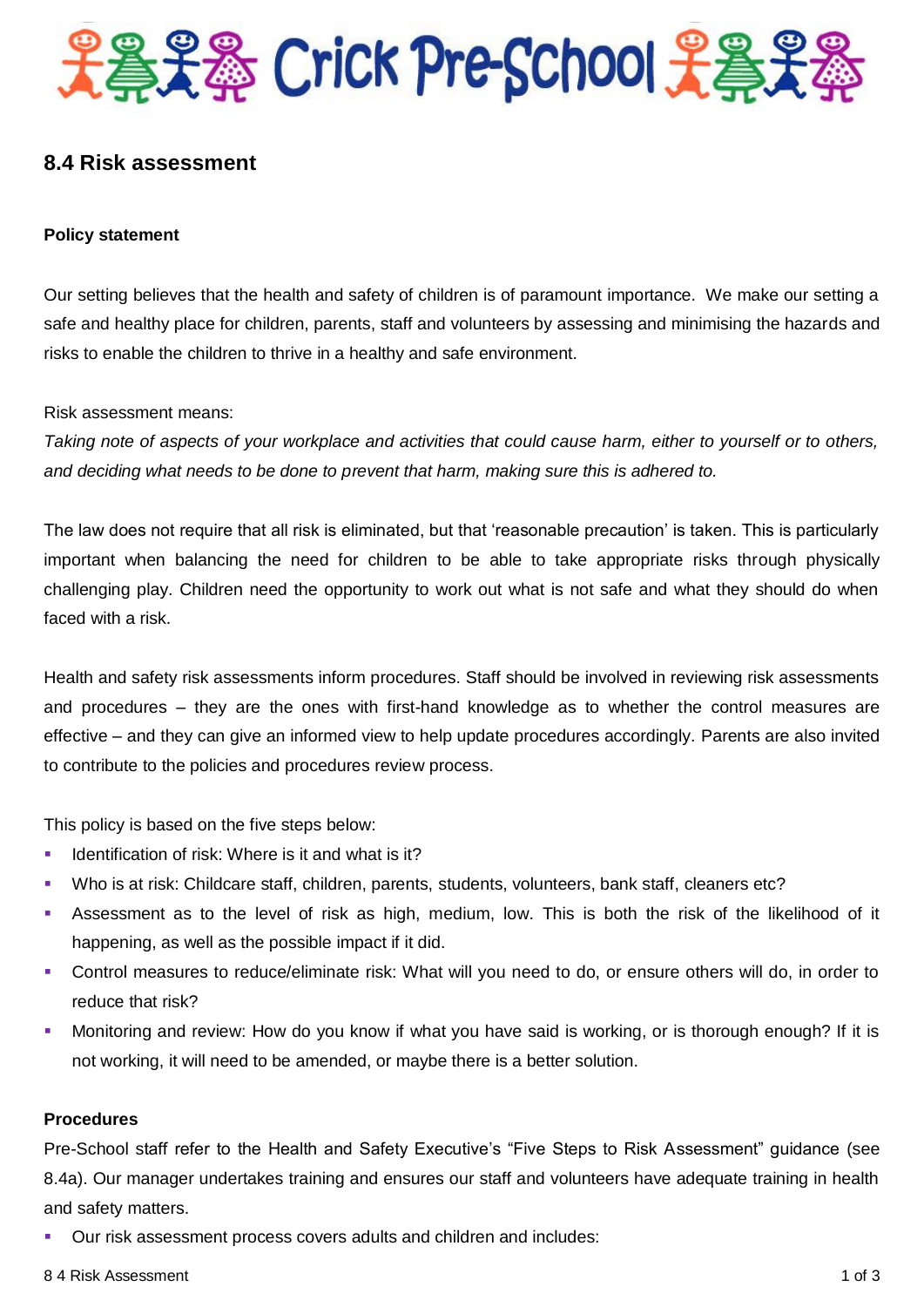

- **-** determining where it is helpful to make some written risk assessments in relation to specific issues, to inform staff practice, and to demonstrate how they are managing risks if asked by parents and/or carers and inspectors;
- **-** checking for and noting hazards and risks indoors and outside, and in our premises and for activities;
- **-** assessing the level of risk and who might be affected;
- **-** deciding which areas need attention; and
- **-** developing an action plan that specifies the action required, the time-scales for action, the person responsible for the action and any funding required.
- Where more than five staff and volunteers are employed the risk assessment is written and is reviewed regularly.
- We maintain lists of health and safety issues, which are checked daily before the session begins as well as those that are checked on a weekly and termly basis when a full risk assessment is carried out.
- Our manager ensures that checks, such as electricity and gas safety checks, and any necessary work to the setting premises are carried out annually and records are kept.
- Our manager ensures that staff members carry out risk assessments that include relevant aspects of fire safety, food safety for all areas of the premises.
- Our manager ensures that staff members carry out continual visual risk assessments for work practice including:
	- **-** changing children;
	- **-** preparation and serving of food/drink for children;
	- **-** children with allergies;
	- **-** cooking activities with children;
	- **-** supervising outdoor play and indoor/outdoor climbing equipment;
	- **-** putting young children to sleep;
	- **-** assessment, use and storage of equipment for disabled children;
	- **-** the use and storage of substances which may be hazardous to health, such as cleaning chemicals;
	- **-** visitors to the setting who are bring equipment or animals as part of children's learning experiences; and
	- **-** following any incidents involving threats against staff or volunteers.
- Our manager ensures that staff members carry out risk assessments for off-site activities if required, including:
	- **-** children's outings (including use of public transport)
	- **-** forest school ; and
	- **-** other off-site duties such as attending meetings, banking etc.
- We take precautions to reduce the risks of exposure to Legionella (Legionnaires disease). Our manager ensures that we have seen the risk assessment relevant to the premises from the landlord.

#### **Legal framework**

Management of Health and Safety at Work Regulations 1999